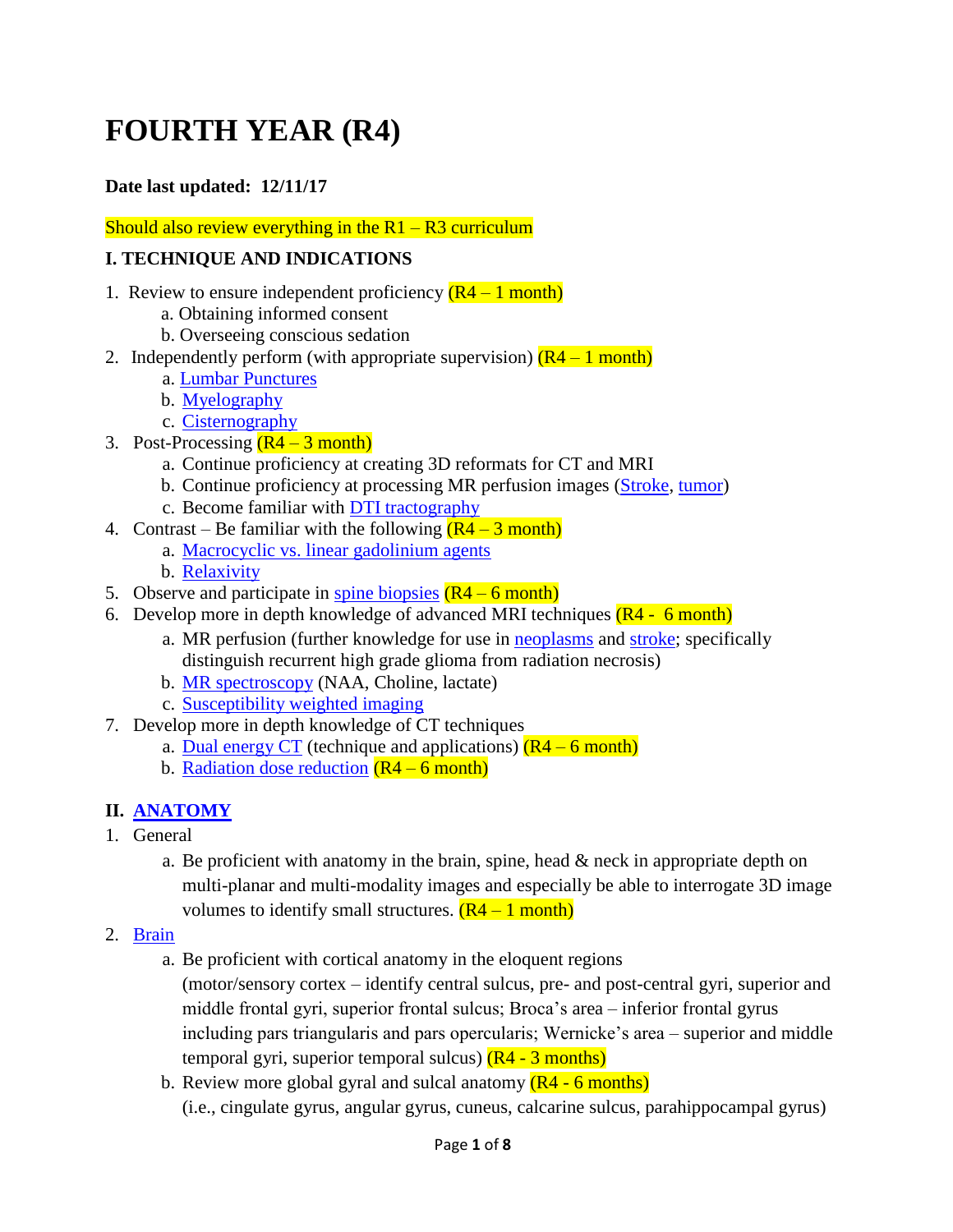- 3. Head & Neck
	- a. Name and recognize the anatomy of the spaces of the neck to include the [nasopharynx,](https://images.radiopaedia.org/articles/nasopharynx) [oropharynx,](https://radiopaedia.org/articles/oropharynx) [hypopharynx,](https://www.dropbox.com/s/qo1l3ygdccq15pl/Hypopharynx%2C%20Larynx.pdf?dl=0) [oral cavity,](https://www.dropbox.com/s/tmas6871yjuwvnq/Oral%20cavity.pdf?dl=0) [larynx,](https://www.dropbox.com/s/qo1l3ygdccq15pl/Hypopharynx%2C%20Larynx.pdf?dl=0) [prevertebral space,](https://www.dropbox.com/s/wyflde0k8wupkvd/Prevertebral%20and%20retrophayngeal%20space.pdf?dl=0) [carotid space,](https://www.dropbox.com/s/a9d6o4n511lzkde/Carotid%20space.pdf?dl=0) [parotid](https://www.dropbox.com/s/685y8780tqtw410/Parotid%20space.pdf?dl=0)  [space,](https://www.dropbox.com/s/685y8780tqtw410/Parotid%20space.pdf?dl=0) [masticator space,](https://www.dropbox.com/s/xxzsgdqeyvwy2gm/Masticator%20space.pdf?dl=0) [pharyngeal mucosal space,](https://radiopaedia.org/articles/pharyngeal-mucosal-space-1) [parapharyngeal space.](https://www.dropbox.com/s/prrck05mfqavbeg/parapharyngeal%20space.pdf?dl=0)  $(R4 - 1)$ month)
	- b. Be proficient with [anatomy of the skull base, sinonasal](http://www.headneckbrainspine.com/) region, temporal bone, and [orbits.](http://www.headneckbrainspine.com/)  $(R4 - 3$  month)
	- c. Become more familiar with the anatomical course of cranial nerves 1-12 including the 3 major divisions of CN 5. (6 months) CN [I,](https://www.dropbox.com/s/ksyn0kr0ply1anq/CN%20I.pdf?dl=0) [II,](https://www.dropbox.com/s/4dqppzp0jkqlxqe/CN%20II.pdf?dl=0) [III/IV/VI,](https://www.dropbox.com/s/ve3hut5sn9o09un/Ocular%20motor.pdf?dl=0) [V,](https://www.dropbox.com/s/z2wiyjs03bmlaa4/CN%20V.pdf?dl=0) [VII,](https://www.dropbox.com/s/7zz8o83pxjy3hch/CN%20VII.pdf?dl=0) [VIII,](https://www.dropbox.com/s/tre9ooyx3i32l33/CN%20VIII.pdf?dl=0) [IX-XII](https://www.dropbox.com/s/4r214bvda6j4kke/CN%20ix%20x%20xi%20xii.pdf?dl=0)
- 4. Spine
	- a. Be proficient with the pertinent [craniocervical junction anatomy](https://www.dropbox.com/s/mngdwlnf6whhtvf/CVJ1.pdf?dl=0) including ligaments such as the alar and transverse ligaments and the tectorial membrane.  $(R4 - 3$  month)
	- b. Routinely recognize the [main ligaments of the spine,](http://www.headneckbrainspine.com/) including the anterior and posterior longitudinal ligaments, ligamentum flavum, interspinous ligaments, supraspinous ligament, and nuchal ligament.
	- c. Be able to anatomically localize the [extradural, intradural extramedullary, and](http://www.headneckbrainspine.com/)  [intramedullary spaces.](http://www.headneckbrainspine.com/)
- 5. [Vascular](http://www.neuroangio.org/)
	- a. Identify the main extra- and intracranial arteries.
		- i. Neck Aortic arch, brachiocephalic trunk, left and right common and internal carotid arteries, the external carotid arteries and their main branches (SALFOPSM mnemonic)  $(R4 - 1$ month)
		- ii. Head Internal carotid arteries, anterior cerebral arteries, middle cerebral arteries, anterior communicating artery, vertebral arteries, posterior inferior and anterior inferior cerebellar arteries, superior cerebellar arteries, basilar artery, posterior cerebral arteries, posterior communicating arteries. Know the segmental anatomy of these named arteries as well as their major branches.

## **III.BRAIN**

- 1. General concepts
	- a. Further develop the ability to use imaging findings to differentiate different types of focal intracranial lesions (neoplastic, inflammatory, vascular) based on anatomic location (e.g. intra- [vs. extra-axial\)](http://www.radiologyassistant.nl/en/p47f86aa182b3a/brain-tumor-systematic-approach.html), contour, intensity and [enhancement pattern.](https://www.dropbox.com/s/k0302eh7grnfc5t/Pattern%20of%20enhancement.pdf?dl=0)  $(R4 - 1)$ month)
	- b. Accurately identify and differentiate diffuse intracranial abnormalities (e.g. [hydrocephalus versus atrophy\)](https://radiopaedia.org/articles/hydrocephalus-versus-atrophy-1).  $(R4 - 3$  month)
	- c. Be able to identify and differentiate acquired lesions [\(traumatic,](https://www.dropbox.com/s/71qk8wymz0ubgln/TBI.pdf?dl=0) [ischemic,](https://www.dropbox.com/s/c7be2r07dl2o7c4/Stroke%202.pdf?dl=0) [inflammatory](https://www.dropbox.com/s/j9jv0v04kfzhzt7/CNS%20Infection.pdf?dl=0) and [neoplastic\)](https://www.dropbox.com/s/wxh5xcznudgvbs6/2016%20Brain%20tumor%20update.pdf?dl=0) of the newborn, infant, child, and adolescent.  $(R4 - 3)$ month)
	- d. Learn to [recognize congenital lesions, malformations, and disorders of the perinatal](https://radiopaedia.org/articles/classification-system-for-malformations-of-cortical-development)  [period on CT and MR.](https://radiopaedia.org/articles/classification-system-for-malformations-of-cortical-development)  $(R4 – 6$  month)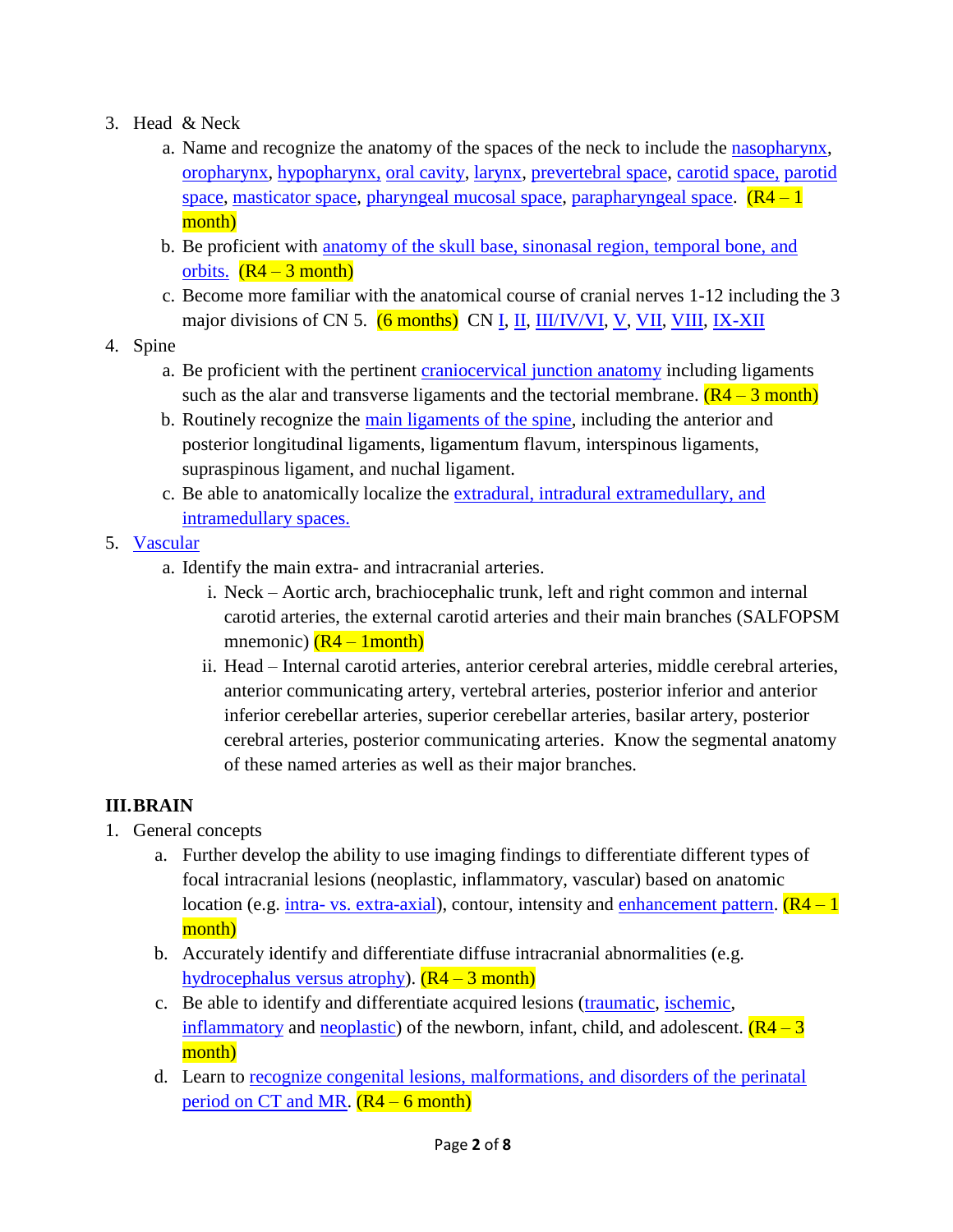- e. Deepen knowledge of treatment related findings (e.g. post-surgical and post-radiation) and the imaging techniques to discern these scenarios.  $(R1 - 3$  month) [Brain,](https://www.dropbox.com/s/1g78tche5s2zg5i/Post%20op%20cranium.pdf?dl=0) [HN,](https://www.dropbox.com/s/m964f129gn60x3u/Post%20treatment%20neck.pdf?dl=0) [Spine](https://www.dropbox.com/s/twxcbldser3ifzu/Post%20op%20spine.pdf?dl=0)
- f. Be able to access and incorporate clinical history including prescribed medications/therapies [\(bevacizumab\)](https://radiopaedia.org/articles/tumour-pseudoresponse) and histologic biopsy information as they impact imaging exam performance, protocol and interpretation.  $(R4 - 3$  month)
- 2. Be proficient with the following scales
	- a. [American Society of Anesthesiologists \(ASA\)](https://www.asahq.org/resources/clinical-information/asa-physical-status-classification-system) physical status classification system (prior to sedation)  $(R4 - 1$  month)
	- b. [Glasgow Coma Scale \(GCS\)](https://en.wikipedia.org/wiki/Glasgow_Coma_Scale)  $(R4 1$  month)
	- c. [Alberta Stroke Program Early CT Score \(ASPECTS\)](https://radiopaedia.org/articles/alberta-stroke-program-early-ct-score-aspects-1) score (R4 1 month)
	- d. [National Institutes of Health Stroke Scale \(NIHSS\)](https://en.wikipedia.org/wiki/National_Institutes_of_Health_Stroke_Scale)  $(R4 3$  month)
	- e. [Spetzler-Martin Arteriovenous \(AVM\)](https://radiopaedia.org/articles/spetzler-martin-arteriovenous-malformation-grading-system-2) grading system  $(R4 3$  month)
	- f. [Hunt-Hess score \(aneurysms\)](https://radiopaedia.org/articles/hunt-and-hess-grading-system)  $(R4 6$  month)
	- g. [Fisher Scale \(subarachnoid hemorrhage\)](https://radiopaedia.org/articles/fisher-scale)  $(R4 6$  month)
- 3. Stroke
	- a. Proficiency in interpretation of [CT/CTA, MR/MRA,](https://www.dropbox.com/s/c7be2r07dl2o7c4/Stroke%202.pdf?dl=0) CT [perfusion](https://www.dropbox.com/s/0k744xs0jtafvx9/CTP.pdf?dl=0)[/MR perfusion](https://www.dropbox.com/s/9ivtvxkj7mm31r0/MR%20perfusion%20stroke.pdf?dl=0) images  $(R4 - 1$  month)
	- b. Grade internal carotid artery stenosis using [NASCET criteria.](https://radiopaedia.org/articles/carotid-artery-stenosis)  $(R4 1$  month)
	- c. Deepen familiarity with [contraindications to tPA](https://www.dropbox.com/s/otahy6bmre8q4do/TPA.pdf?dl=0) (e.g., MCA infarct greater than  $\frac{1}{2}$  of MCA territory, acute hemorrhage, [time cut offs for IV tPA and mechanical](https://www.dropbox.com/s/jnp3pea6nk5kpup/Guideline%20stroke.pdf?dl=0)  [thrombectomy\)](https://www.dropbox.com/s/jnp3pea6nk5kpup/Guideline%20stroke.pdf?dl=0)  $(R4 - 1$  month)
	- d. Recognize [patterns of acute infarction](https://www.dropbox.com/s/c7be2r07dl2o7c4/Stroke%202.pdf?dl=0) (e.g., embolic, watershed/borderzone, vasculitis, diffuse hypoxic ischemia, venous infarction)  $(R4 - 3$  month)
	- e. Routinely identify [cervical arterial stenosis in the carotid and vertebral arteries.](http://www.headneckbrainspine.com/)  $(R4 3)$ month)
	- f. Be able to routinely process and interpret MR and CT perfusion images for acute stroke cases.  $(R4 - 6$  month) (reference as above)
	- g. Confidently interact with clinical stroke team and neurointerventionalists.  $(R4 6)$ month)
- 4. Tumor
	- a. Become proficient with the most <u>recent WHO brain tumor classification</u>  $(R4 3)$ month)
	- b. Comfort with conventional MR imaging with DWI, MR perfusion, MR spectroscopy in initial tumor assessment and [follow-up imaging](https://www.ncbi.nlm.nih.gov/pmc/articles/PMC4419419/)  $(R4 - 6$ month)
	- c. [Be able to list a reasonable differential for masses based on imaging appearance,](http://www.radiologyassistant.nl/en/p47f86aa182b3a/brain-tumor-systematic-approach.html)  [location, age, sex, and clinical history](http://www.radiologyassistant.nl/en/p47f86aa182b3a/brain-tumor-systematic-approach.html)  $(R4 – 6$  month)
	- d. Interpret [MR perfusion](https://www.dropbox.com/s/xf5dzu5ihqq1t5g/MR%20perfusion%20tumor.pdf?dl=0) to differentiation tumor progression from radiation necrosis  $(R4)$  $-6$  month)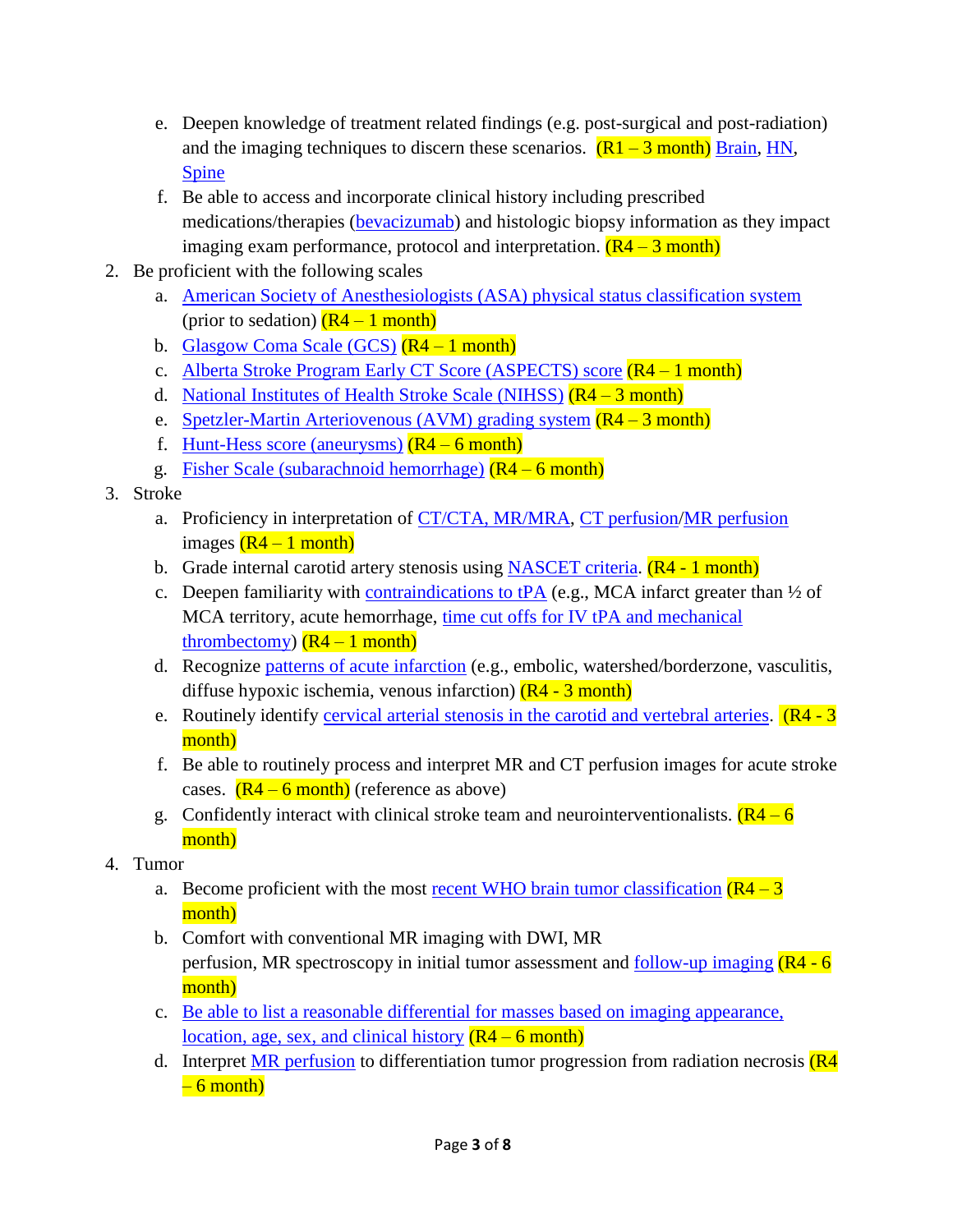- 5. Vascular
	- a. Proficiently identify the correct anatomical [location of aneurysms](http://www.neuroangio.org/)  $(R4-3$  month)
	- b. Be able to routinely recognize and [grade AVMs, and recognize cavernous](https://www.dropbox.com/s/waadfjzwl69kzoy/Vascular%20lesions%20and%20normal%20variants.pdf?dl=0)  [malformations, developmental venous anomalies, and capillary telangiectasias](https://www.dropbox.com/s/waadfjzwl69kzoy/Vascular%20lesions%20and%20normal%20variants.pdf?dl=0) (R4 - 6) month)
	- c. Become proficient with [the indications, risks and benefits for neurointerventional](http://www.neuroangio.org/)  [procedures including thrombolysis, embolization, angioplasty, and stenting.](http://www.neuroangio.org/)  $(R4 - 6)$ month)
	- d. Be familiar with certain etiologies of [parenchymal hemorrhage](https://www.dropbox.com/s/8z6zc4q5ekdlc69/IC%20Hg.pdf?dl=0) (e.g., AVM, cavernous malformation, hypertension, amyloid angiopathy, primary tumors and metastases  $(R4 -$ 6 month)
- 6. [CNS infections](https://www.dropbox.com/s/j9jv0v04kfzhzt7/CNS%20Infection.pdf?dl=0)
	- a. Comfort with diagnosing bacterial cerebral abscess and subdural empyema, recognizing source if via direct extension (e.g., paranasal sinus or mastoid temporal bone origin)  $(R4 - 1$  month)
	- b. Broaden and deepen your knowledge of viral and atypical infections (e.g., herpes encephalitis, tuberculosis, Lyme disease, progressive multifocal leukoencephalopathy, Creutzfeldt-Jakob Disease, neurocysticercosis, coccicioidomycosis)  $(R4 - 3$  month)
- 7. White matter
	- a. Broaden and deepen your knowledge of [demyelinating and dysmyelinating diseases](https://www.dropbox.com/s/lquic9ngrbkv7vh/MS%20brain%20and%20spinal%20cord.pdf?dl=0) (e.g., ADEM, PML, more in depth knowledge of MS)  $(R4 - 3$  month)
	- b. Broaden and deepen your knowledge of [inherited metabolic disorders](https://www.dropbox.com/s/csbcaopt1j5237f/Inborn%20error.pdf?dl=0) (i.e., MELAS, Alexander's disease, Canavan's disease)  $(R4 - 6$  month)
	- c. Broaden and deepen your knowledge of [additional white matter diseases](https://www.dropbox.com/s/jejjs0d270yy1fy/White%20matter%20radiographics%202017.pdf?dl=0) (e.g., central pontine myelinolysis/extrapontine myelinolysis, heroin inhalation leukoencephalopathy, X-linked adrenal leukodystrophy)  $(R4 - 6$  month)
- 8. Neurodegenerative [1,](https://www.dropbox.com/s/eyhrfcftklra67f/Neurodegenerative%20disease%20part%201.pdf?dl=0) [2](https://www.dropbox.com/s/j5vbmggzkze1jco/Neurodegenerative%20disease%20part%202.pdf?dl=0)
	- a. Broaden and deepen your knowledge of the more common and some of the rare neurodegenerative disorders (e.g., Alzheimer Disease, Parkinson disease, iron deposition disease, Wernicke encephalopathy, normal pressure hydrocephalus, multisystem atrophy, progressive supranuclear palsy, amyotrophic lateral sclerosis) (R4  $-6$  month)
	- b. Recognize and correlate the typical patterns of Alzheimer disease on PET, MRI, and  $CT$
- 9. Cranial Nerve Pathologies (refer to the anatomy part, the links contain pathology as well)
	- a. Differentiate cerebellopontine angle vestibular schwannoma from meningioma  $(R4 1)$ month)
	- b. Recognize optic nerve pathology such as optic neuritis, optic nerve glioma and meningioma.  $(R4 - 3$  month)
	- c. Know the segments of the facial nerve and which can normally enhance  $(R4 3$  month)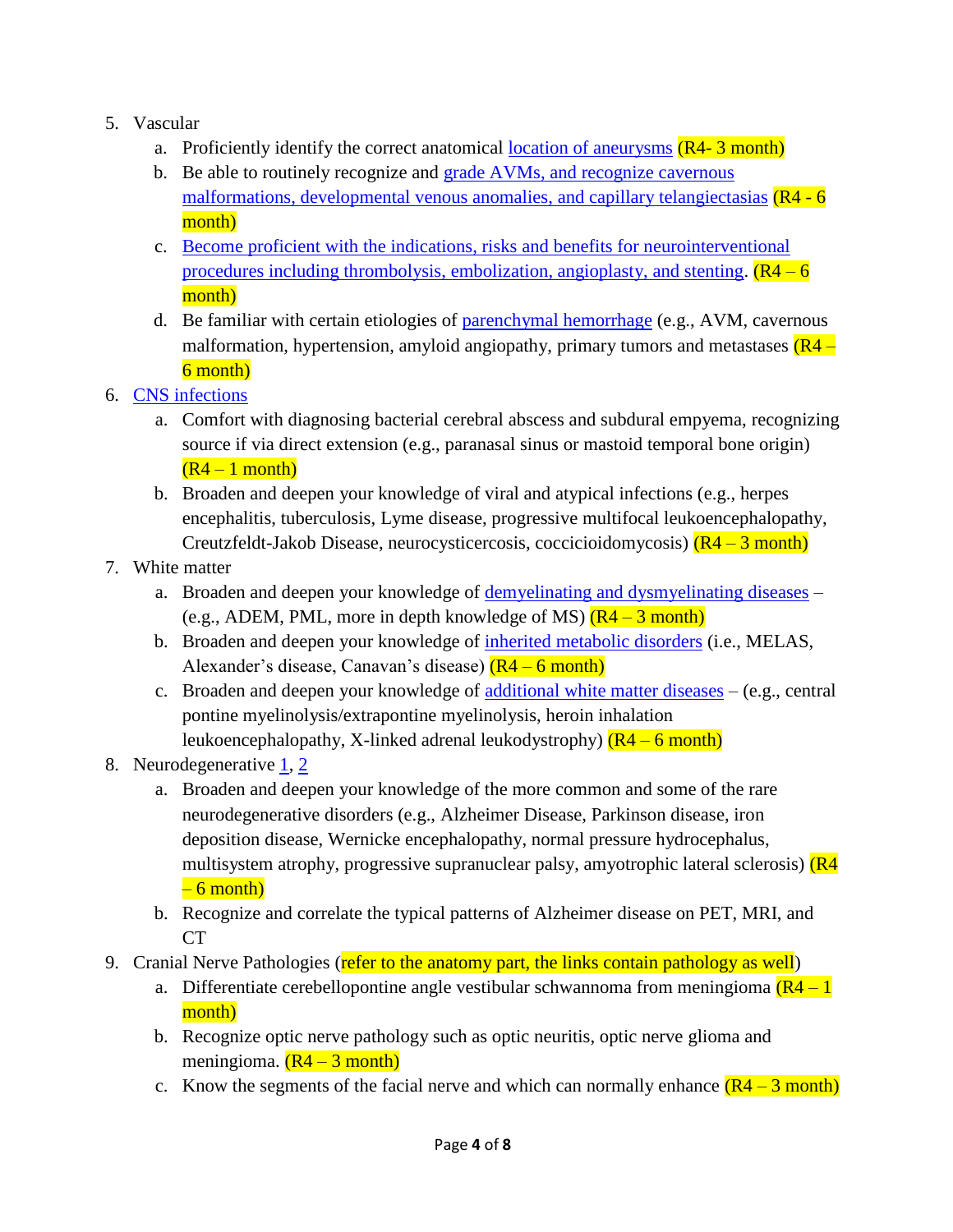- d. Become proficient with the assessment of [perineural spread of tumor](https://www.dropbox.com/s/pneqxhwe3omyhaz/Perineural%20Spread%2005.10.16.pptx?dl=0) and the connections between CNs 5 and 7 as well as their branches  $(R4 - 6$  month)
- 10. Congenital/developmental
	- a. Know some of the childhood causes of [hydrocephalus](https://www.dropbox.com/s/17vabp5knqowmt5/Ped%20Hydrocephalus.pdf?dl=0) (e.g., aqueductal stenosis, communicating hydrocephalus from infection or subarachnoid hemorrhage, choroid plexus papilloma)  $(R4 - 1$  month)
	- b. Be familiar with the **phakomatoses** (e.g., NF1, NF2, tuberous sclerosis, Sturge-Weber, Von Hippel-Lindau)  $(R4 - 3$  month)
	- c. Broaden and deepen your knowledge of [brain malformations](https://radiopaedia.org/articles/classification-system-for-malformations-of-cortical-development) (e.g., schizencephaly, focal cortical dysplasia), sulcation and migrational anomalies (e.g., lissencephaly, heterotopia, polymicrogyria, holoprosencephaly spectrum)  $(R4 - 6$  month)

## **IV.SPINE**

- 1. General concepts to know
	- a. Be able to localize spinal lesions to the appropriate space [\(extradural,](https://www.asnr.org/neurographics/5/1/28/2.shtml) [intradural](https://radiopaedia.org/articles/intradural-extramedullary-spinal-tumours-1)[extramedullary,](https://radiopaedia.org/articles/intradural-extramedullary-spinal-tumours-1) and [intramedullary\)](https://radiopaedia.org/articles/intradural-spinal-mass-lesions-an-approach-1) and have a short differential for lesions in each space.  $(R4 - 1$  month)
	- b. Be proficient in differentiating inflammatory and neoplastic lesions.  $(R4 3$  month)
	- c. Broaden and deepen your knowledge of the imaging features of intraspinal processes including [syringomyelia,](https://radiopaedia.org/articles/syringomyelia) [arachnoiditis,](https://radiopaedia.org/articles/arachnoiditis) and [spinal dysraphism.](https://www.dropbox.com/s/0bwq8pfrjgbydxw/Spinal%20congenital%20anomaly.pdf?dl=0)  $(R4 - 3$  month)
	- d. Reliably recognize expected [post-surgical findings and short term and long term](https://www.dropbox.com/s/twxcbldser3ifzu/Post%20op%20spine.pdf?dl=0)  [complications](https://www.dropbox.com/s/twxcbldser3ifzu/Post%20op%20spine.pdf?dl=0) of surgery (i.e., epidural scarring, CSF leak, phlegmon/abscess, hardware failure, non-union)  $(R4 - 3$  month)
	- e. Reliably recognize [congenital lesions, malformations, and disorders](https://www.dropbox.com/s/xrtai5v2bhkxss7/Spine%20anomaly.pdf?dl=0) of the perinatal period on CT and MR.  $(R4 - 6$  month)
	- f. Be able to integrate patient symptoms with imaging findings to discuss culprit lesions with referring clinicians and in interdisciplinary settings.  $(R4 - 6 \text{ month})$
- 2. Congenital
	- a. Gain more understanding of the spinal imaging findings of the [phakomatoses](https://www.dropbox.com/s/us9ocpak0kx4yt3/Phagomatosis.pdf?dl=0) (e.g., von Hippel-Lindau, NF2)  $(R4 - 6$  month)
	- b. Broaden and deepen your knowledge of [neural tube defects](https://www.dropbox.com/s/0bwq8pfrjgbydxw/Spinal%20congenital%20anomaly.pdf?dl=0) (e.g., myelomeningocele, epidermoid)  $(R4 - 6$  month)
	- c. Learn more about [segmentation anomalies](https://www.dropbox.com/s/0bwq8pfrjgbydxw/Spinal%20congenital%20anomaly.pdf?dl=0) (e.g., Klippel-Feil Spectrum, Diastematomyelia)  $(R4 - 6$  month)
- 3. Degenerative
	- a. Routinely use standard [nomenclature and classification](https://www.dropbox.com/s/y3a0cyl23tch5f0/Nomenclature.pdf?dl=0) of lumbar disc pathology  $(R4 -$ 1 month)
	- b. Differentiate [disc bulge, protrusion, and extrusion](https://www.dropbox.com/s/x00zw0ouomdjp80/DJD%20pain%20fellows.pdf?dl=0)  $(R4 1$  month)
	- c. Recognize the specific [nerve root](https://www.dropbox.com/s/x00zw0ouomdjp80/DJD%20pain%20fellows.pdf?dl=0) affected by degenerative lumbar disc pathology in the lateral recesses and foramina (R4 - 3 month)
	- d. Be able to identify [varying degrees of spinal canal stenosis, cord compression, and](https://www.dropbox.com/s/x00zw0ouomdjp80/DJD%20pain%20fellows.pdf?dl=0)  [myelomalacia](https://www.dropbox.com/s/x00zw0ouomdjp80/DJD%20pain%20fellows.pdf?dl=0) (R4 - 3 month)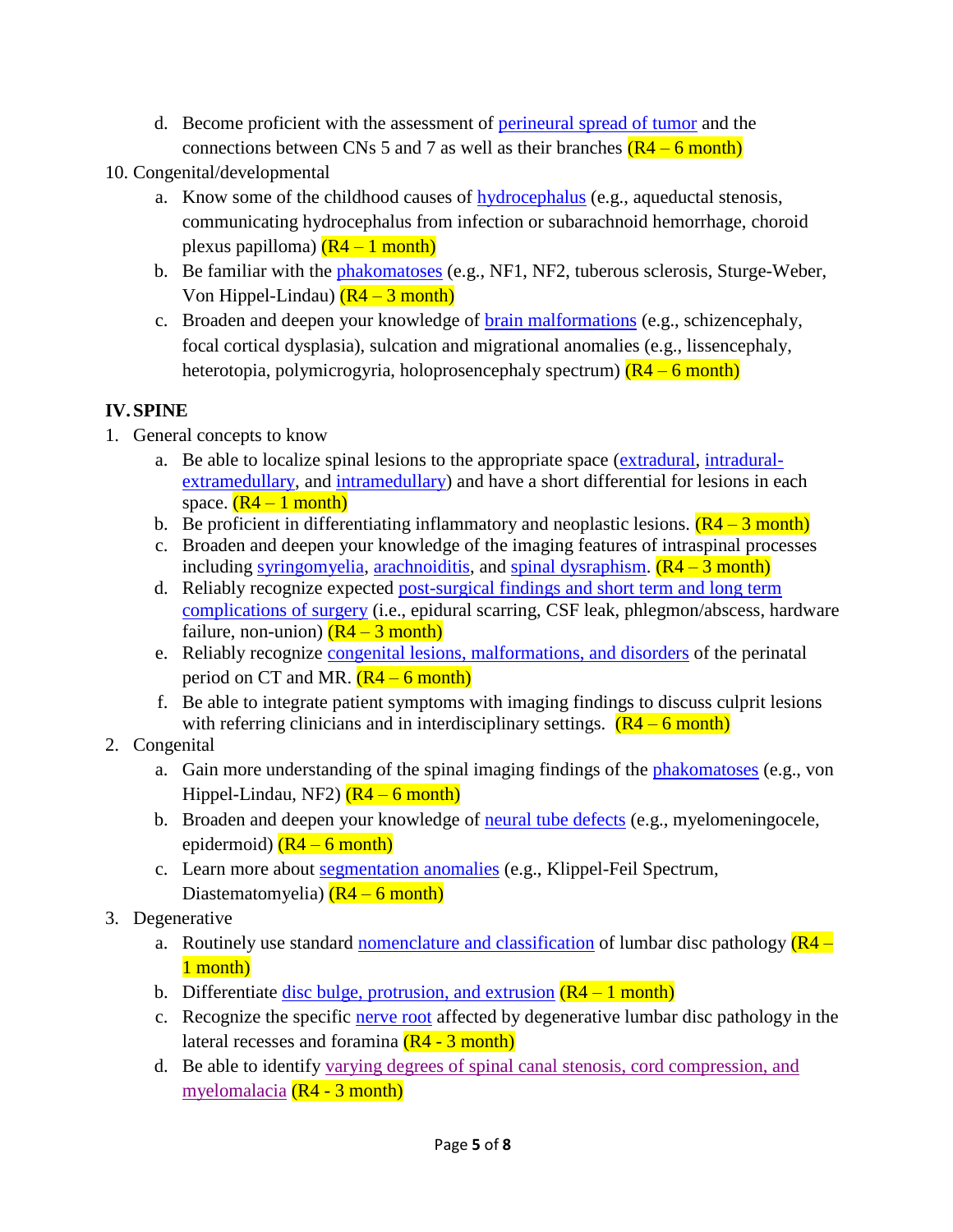- e. Know imaging features of diffuse idiopathic skeletal hyperostosis [\(DISH\)](https://www.dropbox.com/s/ax53r1vm8egcyys/DISH.pdf?dl=0) and [ossification of the posterior longitudinal ligament \(OPLL\)](https://www.dropbox.com/s/ax53r1vm8egcyys/DISH.pdf?dl=0)  $(R4 - 6$  month)
- 4. Spine vascular/trauma
	- a. Be able to differentiate [epidural hematoma,](https://radiopaedia.org/articles/spinal-epidural-haematoma) [subdural hematoma,](https://www.sciencedirect.com/science/article/pii/S2214751914000449) and [subarachnoid](http://casereports.bmj.com/content/2016/bcr-2015-213556.full)  [hemorrhage](http://casereports.bmj.com/content/2016/bcr-2015-213556.full)  $(R4 - 1$  month)
	- b. Recognize [traumatic spinal cord edema and hemorrhage](https://www.dropbox.com/s/cl616oc2ue4qsia/Spinal%20cord%20trauma.pdf?dl=0)  $(R4 1$  month)
	- c. Proficiently identify [carotid and vertebral artery dissection](https://www.dropbox.com/s/00vq6o757hoq6x3/Craniocervical%20dissection.pdf?dl=0) on CT/CTA and MRI/MRA  $(R4 - 3$  month)
	- d. Routinely identify [spinal ligamentous injury](https://www.dropbox.com/s/ilvxn3ol7igl1x3/MRI%20acute%20spinal%20Fx.pdf?dl=0) (e.g., ALL, PLL, ligamentum flavum, transverse ligament, tectorial membrane)  $(R4 - 3$  month)
	- e. Be familiar with the classification of [spinal arteriovenous malformations/fistulas](https://www.dropbox.com/s/r80qa3j6fv4olzb/Spinal%20vascular%20disease.pdf?dl=0) (types 1-4)  $(R4 - 6$  month)
- 5. Spine Infection/Inflammation
	- a. Consistently identify [discitis/osteomyelitis](https://www.dropbox.com/s/fjpx322fs6ioz5y/Spine%20infection%201.pdf?dl=0) and associated paraspinal/epidural phlegmon and abscess  $(R4 - 1$  month)
	- b. Recognize [subacute combined degeneration](https://radiopaedia.org/cases/subacute-combined-degeneration-of-a-spinal-cord)  $(R4 3$  month)
	- c. Know imaging features of [ankylosing spondylitis](https://www.dropbox.com/s/ruejnddm3kct4er/AS.pdf?dl=0) and [spinal rheumatoid](https://www.dropbox.com/s/p7incjd1qdd7rwm/Spine%20arthritis.pdf?dl=0) [arthritis](https://www.dropbox.com/s/p7incjd1qdd7rwm/Spine%20arthritis.pdf?dl=0) (R4 - 3 month)
	- d. Recognize spinal [multiple sclerosis](https://www.dropbox.com/s/lquic9ngrbkv7vh/MS%20brain%20and%20spinal%20cord.pdf?dl=0) imaging findings  $(R4 3$  month)
	- e. Know imaging features of [neuromyelitis optica](https://www.dropbox.com/s/1p7urv90l8xht88/NMO.pdf?dl=0)  $(R4 6$  month)
- 6. Nerve plexus
	- a. Be proficient with [brachial](https://www.dropbox.com/s/rj98fzdbtygunvw/Brachial%20plexus.pdf?dl=0) and [lumbosacral plexus](https://www.dropbox.com/s/lo2p7klctck3hqd/LS%20plexus.pdf?dl=0) anatomy  $(R4 3$  month)
	- b. Be proficient with brachial and lumbosacral plexus pathology (e.g., trauma, intrinsic/extrinsic tumor, infection)  $(R4 - 6$  month)

## **V. HEAD AND NECK**

- 1. General concepts to know
	- a. Identify pathologic processes on multi-planar MRI examinations.  $(R4 1$  month)
	- b. Further hone the differential diagnosis of [mass lesions.](https://www.dropbox.com/s/giceq4waid24x4h/Ped%20HN%20cystic%20mass.pdf?dl=0)  $(R4 3$  month)
	- c. Be able to identify landmarks and anatomic features pertinent to the operative approaches to the [sella](https://www.dropbox.com/s/9wkne5edj0w5zib/Sellar%20and%20parasellar.pdf?dl=0) and [skull base.](https://www.dropbox.com/s/f4vzmmtm2tjnypx/Central%20skull%20base.pdf?dl=0)  $(R4 - 3$  month)
	- d. Learn to recognize [post-treatment](https://www.dropbox.com/s/m964f129gn60x3u/Post%20treatment%20neck.pdf?dl=0) related findings (e.g. post-surgical and postradiation).  $(R4 - 3$  month)
	- e. Reliably identify key areas of involvement which impact [cancer staging](https://cancerstaging.org/references-tools/deskreferences/Pages/8EUpdates.aspx) schemes.  $(R4)$  $-6$  month)
	- f. Understand and be able to reliably identify patterns of disease spread within and between areas of the head and neck (e.g. [perineural](https://www.dropbox.com/s/pneqxhwe3omyhaz/Perineural%20Spread%2005.10.16.pptx?dl=0) and [nodal spread\)](https://www.dropbox.com/s/2ly1kwgws0036qh/LAD%20Cancer%20HN.pdf?dl=0).  $(R4 - 6$  month)
	- g. Understand and reliably recognize congenital lesions, malformations, and disorders of the perinatal period on CT and MR.  $(R4 - 6$  month)
- 2. Sinonasal cavities
	- a. Describe adjacent anatomy to [sinonasal tumors](https://www.dropbox.com/s/dog6uwogh7oy3i0/Imaging%20of%20sinonsal%20Neoplasms%20Las%20Vegas.pptx?dl=0) for pre-operative considerations  $(R4 1)$ month)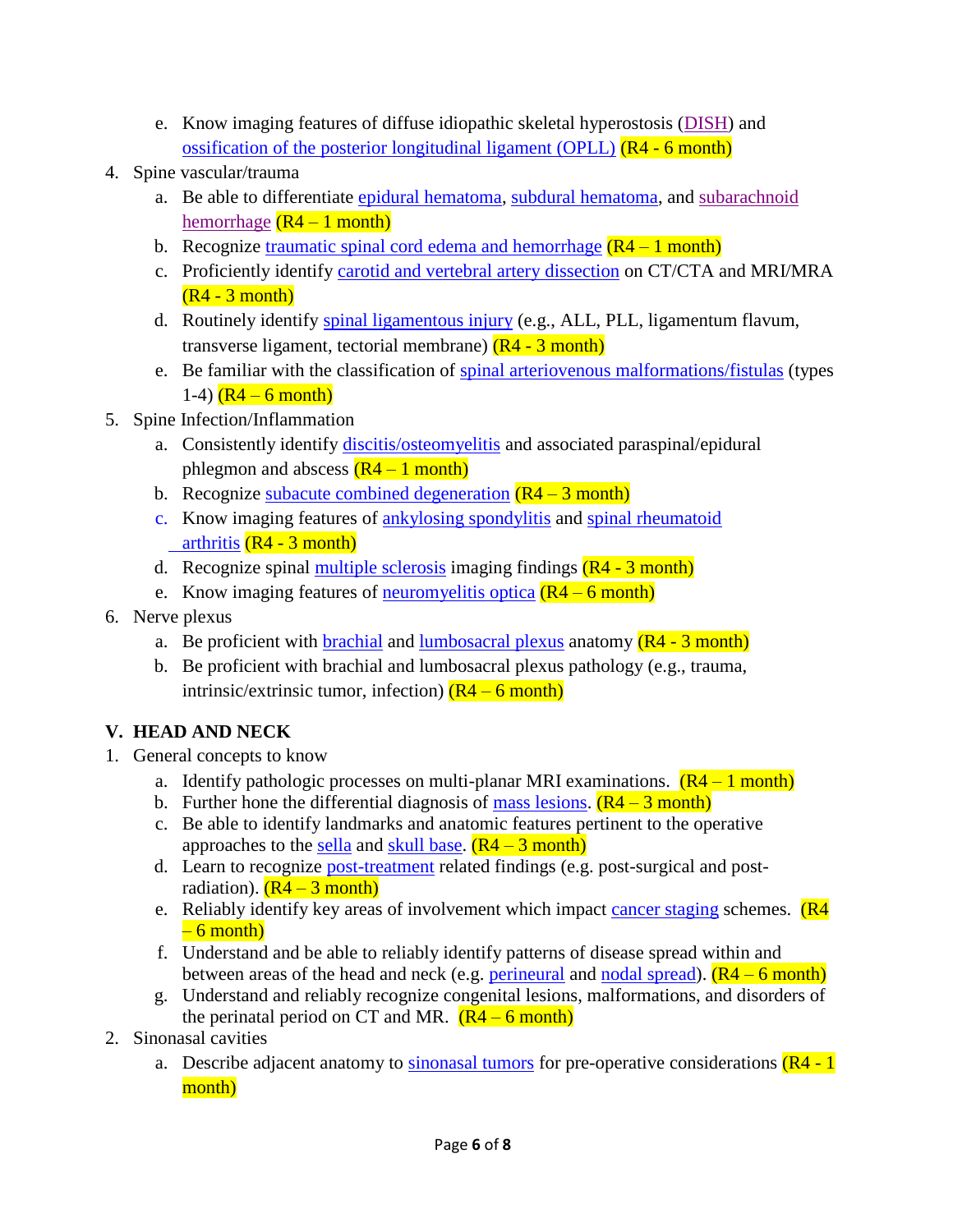- b. Broaden and deepen your knowledge of [invasive fungal sinusitis, allergic fungal](https://www.dropbox.com/s/h6ny09nrth3w208/Fungal%20sinusitis.pdf?dl=0)  [sinusitis,](https://www.dropbox.com/s/h6ny09nrth3w208/Fungal%20sinusitis.pdf?dl=0) [sinonasal polyposis](https://radiopaedia.org/articles/sinonasal-polyposis)  $(R4 - 3$  month)
- c. Be familiar with some of the more common [congenital lesions](https://www.dropbox.com/s/wnckdecwqeyfajy/Congenital%20sinonasal%20lesion.pdf?dl=0) (e.g., pyriform aperture stenosis, choanal atresia)  $(R4 - 3$  month)
- d. Become familiar with <u>functional endoscopic sinus surgery (FESS</u>)  $(R4 6$  month)

## 3. Skull base

- a. Be able to describe the components of the skull base typically involved in [trauma](https://www.dropbox.com/s/cr830c092bvab09/SB%20Fx.pdf?dl=0) or [tumor](https://www.dropbox.com/s/iz8q195n0vhzvbq/Skull%20base%20tumor.pdf?dl=0)  $(R4 - 1$  month)
- b. Develop a differential for lesions within and around the [sella turcica](https://www.dropbox.com/s/9wkne5edj0w5zib/Sellar%20and%20parasellar.pdf?dl=0)  $(R4 3$  month)
- c. Be familiar with the various types of [encephaloceles](https://www.dropbox.com/s/xj1jvy0eh71knyq/SB%20encephalocele.pdf?dl=0)  $(R4 6$  month)
- d. Be able to describe the course of [perineural tumor spread](https://www.dropbox.com/s/pneqxhwe3omyhaz/Perineural%20Spread%2005.10.16.pptx?dl=0) from primary tumor to brainstem including skull base foramina.  $(R4 - 6$  month)
- 4. Orbits/Face
	- a. Accurately recognize [post-septal infection and abscess,](https://www.dropbox.com/s/7ytmssspn2cqypi/Orbital%20ER.pdf?dl=0) [invasive fungal sinusitis](https://www.dropbox.com/s/h6ny09nrth3w208/Fungal%20sinusitis.pdf?dl=0) (R4 1) month)
	- b. Be proficient in recognizing and describing with [zygomaticomaxillary complex \(ZMC\)](https://www.dropbox.com/s/820keq6n16bitbi/Facial%20Fx.pdf?dl=0)  [fractures, naso-orbitoethmoid \(NOE\) fractures, and LaFort](https://www.dropbox.com/s/820keq6n16bitbi/Facial%20Fx.pdf?dl=0) 1, 2, and 3 fractures.  $(R4 - 3)$ month)
	- c. Be familiar with some of the [congenital lesions](https://www.dropbox.com/s/3xuhxfkzcegidxw/Congenital%20orbits.pdf?dl=0) (e.g., coloboma, dermoid/epidermoid, persistent hyperplastic primary vitreous (PHPV))  $(R4 - 3$  month)
	- d. Be able to offer an ordered, appropriate differential [diagnosis for orbital lesions](http://www.radiologyassistant.nl/en/p489ca7c544b19/orbita-pathology.html)  $(R4 6)$ month)
- 5. Temporal bone
	- a. Broaden and deepen your knowledge of <u>mastoiditis and complications</u>  $(R4 1$  month)
	- b. Have a differential diagnosis for imaging findings that could explain [tinnitus](https://www.dropbox.com/s/kctqepjd5awjy80/Tinnitus.pdf?dl=0) and [trigeminal neuralgia](https://www.dropbox.com/s/94f7e13m3i2fhe7/Trigeminal%20neuralgia.pdf?dl=0)  $(R4 - 3$  month)
	- c. Understand and be familiar with the utility of DWI for [cholesteatoma](https://www.dropbox.com/s/c36858a5tt7qsiw/T%20bone%20infection%20inflammation.pdf?dl=0) detection and recurrence  $(R4 - 3$  month)
	- d. Be familiar with the [third window phenomenon](https://www.dropbox.com/s/b9t6mx4xj4ar51u/superior%20semicircular%20canal%20dehiscence.pdf?dl=0) and some of its causes (most notably superior semicircular canal dehiscence)  $(R4 - 6$  month)
- 6. Suprahyoid and Infrahyoid Neck
	- a. Become familiar with the imaging findings of [squamous cell carcinoma, lymphoma,](https://www.dropbox.com/s/ffc0s9katwm100s/HN%20cancer%20over%20view.pdf?dl=0)  [and minor salivary gland tumors](https://www.dropbox.com/s/ffc0s9katwm100s/HN%20cancer%20over%20view.pdf?dl=0)  $(R4 - 3$  month)
	- b. Learn about human papillomavirus (HPV) [associated squamous cell carcinoma](http://ajnrdigest.org/human-papillomavirus-associated-head-neck-cancer/)  $(R4 3)$ month)
	- c. Develop a differential for lesions in each of the [suprahyoid neck subsites](https://www.dropbox.com/s/9ebhe8gpm4r794m/Suprahyoid%20neck.pdf?dl=0)  $(R4 3)$ month)
	- d. Be familiar with some of the more common [congenital head and neck lesions](https://www.appliedradiology.com/articles/congenital-cystic-lesions-of-the-neck) (e.g., hemangioma, venolymphatic malformation, branchial cleft cysts) (R4 - 3 month)